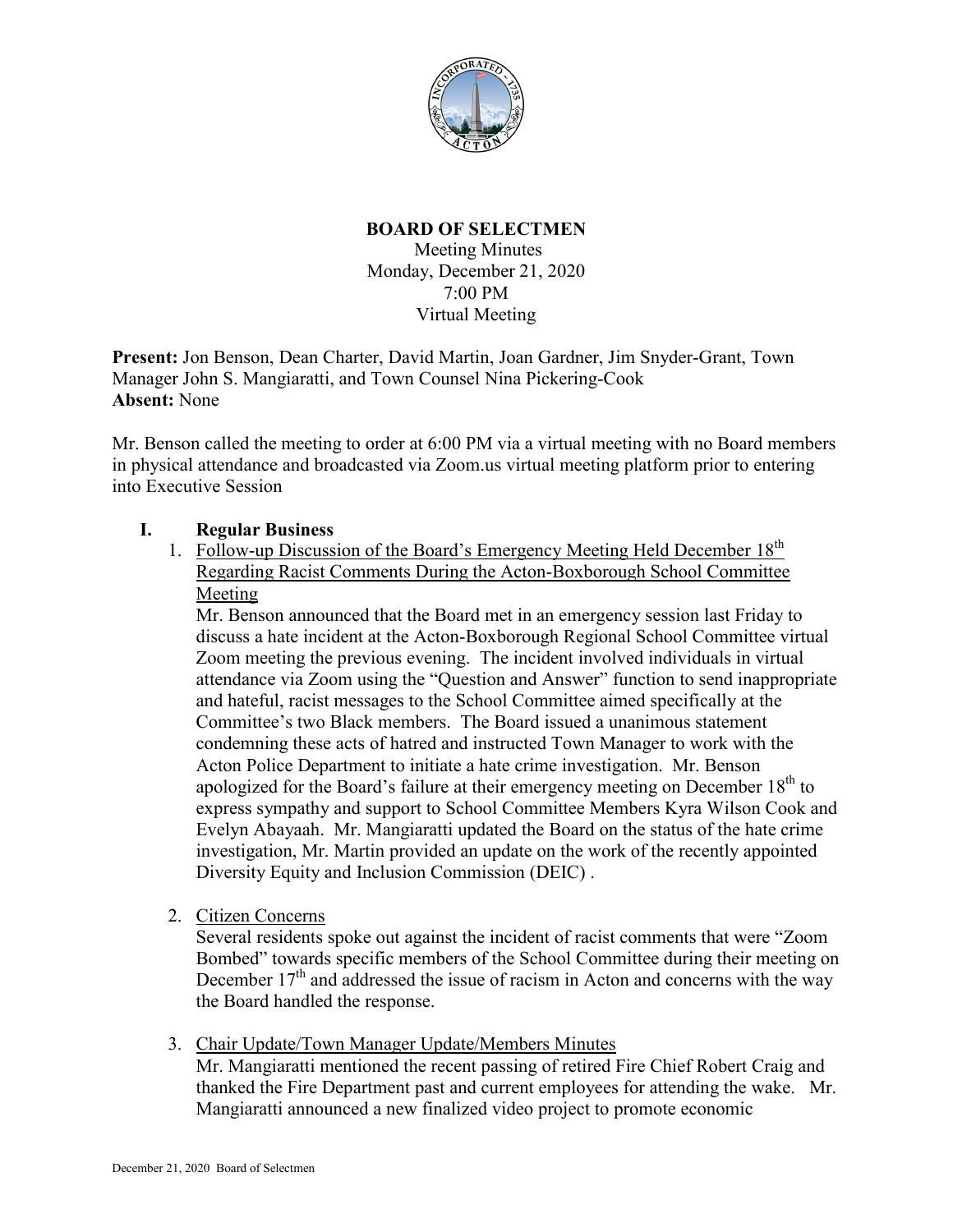

development and the video has been uploaded to the town website named "Acton Video Tour". Mr. Mangiaratti will be presenting to the Finance Committee regarding reserves, and thanks all town staff and volunteers on the work they have provided during 2020.

Mr. Snyder-Grant commented on his support for the two SC members and would like to see the Chair contact them and offer his sympathy and support. Mr. Charter commented that he believes Acton is a welcoming town but it is clear that we all need to do better to be a welcoming town. Mr. Benson would reach out to the two SC members to open a discussion on what the Board can do to make on their behalf to make matters better in both towns. Mr. Benson thanked the town Manager on his efforts during the pandemic and look forward to 2021 and be in a better place.

## **II. New/Special Business**

4. COVID Response Update

Mr. Mangiaratti updated the Board on the reported 130 new COVID cases in Acton since December  $1<sup>st</sup>$ . Mr. Mangiaratti reported there are currently 52 residents in quarantine, and that there has been a cumulative 476 confirmed cases since March, and an unfortunate 30 deaths, 10 being in the last weeks.

5. Board to Designate Town Manager as the Town's Environmental Certifying Officer The Town Manager explained that this certification is a procedural requirement related to paperwork needed to secure \$1.6M in CBDG-CV funds that we have recived as part of a regional group to help microenterprises and public service providers. **Ms. Gardner moved to approve to designate the Town Manager as the Town's Environmental Certifying Officer, seconded by Mr. Martin. Mr. Martin called roll: Mr. Snyder-Grant – aye**

**Ms. Gardner – aye Mr. Benson – aye Mr. Charter – aye Mr. Martin – aye The Board voted 5-0, the motion carried.**

6. Board to Support Use of Additional CARES Act Funds for Acton-Boxborough Regional School District COVID-19 Response Expenses The Board discussed a request outlined in a memo from the Finance Director for the use of a total of \$866,347 of CARES Act funding for COVID related response expeneses bythe Acton-Boxborough Regional School District. **. Ms. Gardner moved to support the use of** \$866,347 **in CARES Act funds for Acton-Boxborough Regional School District, seconded by Mr. Martin. Mr. Martin called roll: Mr. Snyder-Grant – aye Ms. Gardner – aye Mr. Benson – aye**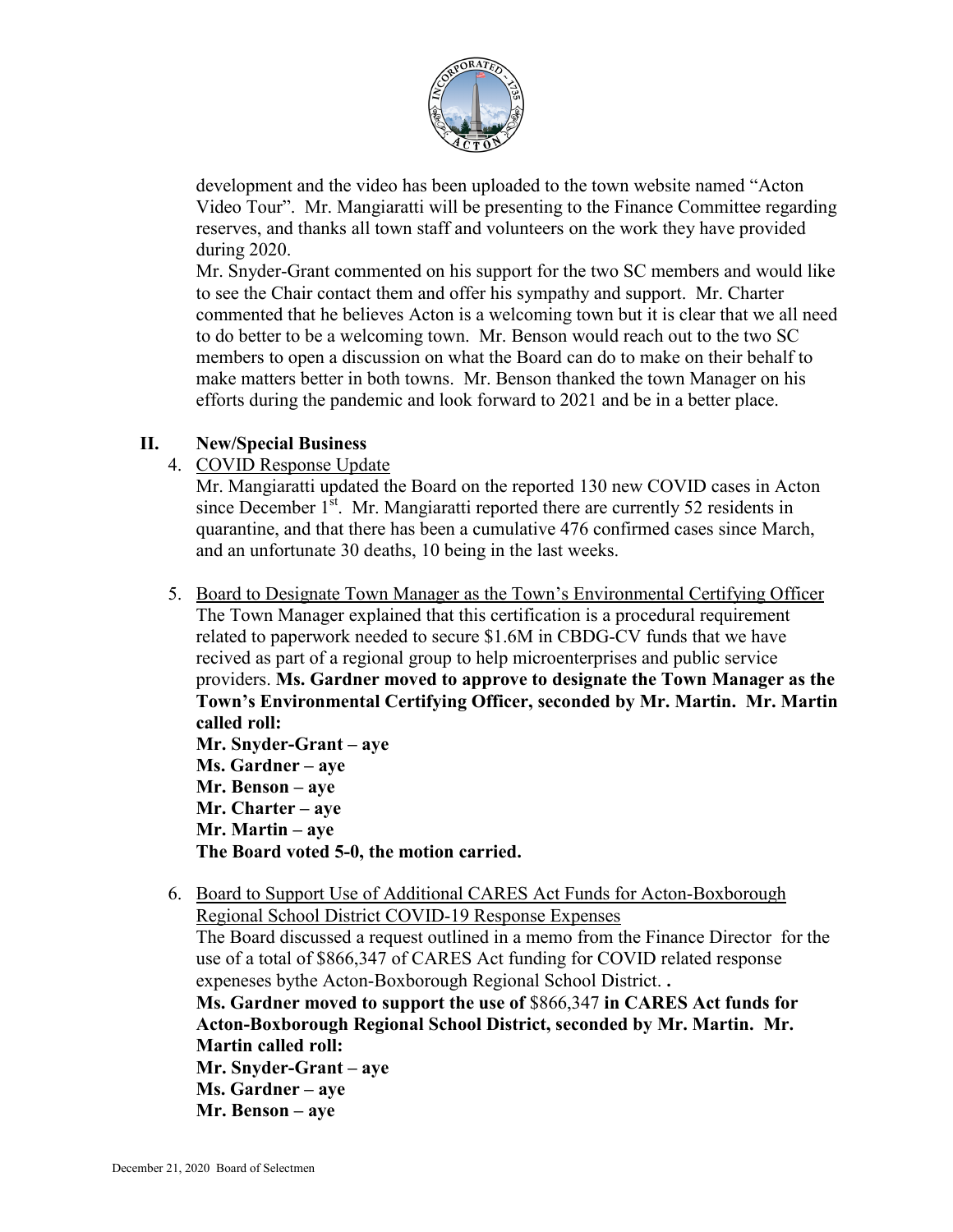

**Mr. Charter – aye Mr. Martin – aye The Board voted 5-0, the motion carried.**

7. Discuss Open Meeting Law Complaint from December 16, 2020 and Delegate Response

Town Counsel reviewed the complaint with the Board. The basis of the complaint was similar to a previous complaint from Steve Ballard regarding publicizing a "BoS Update" to an email distribution list. The previous decision of the Board was to provide the same updates in alignment similar with the COVID update by the Town Manager on the town website for a more wide and open distribution. After the meeting on 12/14, the Town Manager posted the BoS update on the town website prior to Mr. Benson distributing the BoS update to the "All Boards and Committees" email distribution folder and another OML complaint was filed. After discussion with the Town Manager, the decision was to post on the Board of Selectmen town website page to be more visible for the public access. Mr. Benson's updates are not considered draft meeting minutes, but personal notes and a summary of his perspective of the meeting topics. Ms. Pickering-Cook suggests voting to direct Mr. Benson and Mr. Mangiaratti to publish the updates on the BoS webpage prior to or simultaneouslywith his email to board and committees. **Mr. Snyder-Grant moved to direct Town Counsel and Town Manager to delegate a response to the Open Meeting Law complaint and publish the BOS updates on the Selectman's webpage prior to or simultaneously with the updates to All Boards and Committees, seconded by Ms. Gardner. Mr. Martin called roll: Mr. Snyder-Grant – aye Ms. Gardner – aye**

**Mr. Benson – aye Mr. Charter – aye Mr. Martin – aye The Board voted 5-0, the motion carried**

8. Discuss AHA Option Agreement The Board did not take up discussion on this item due to no vote ready for open session.

9. Board to Consider Extension of Reduced Reserved Parking Rates The Town Manager described the request to extend the reduced reserved parking fee at rate of \$25 per month due to the very low demand related to the pandemic. **Ms. Gardner moved to approve the extension of reduced reserved parking rates, seconded by Mr. Martin. Mr. Martin called roll: Mr. Snyder-Grant – aye Ms. Gardner – aye Mr. Benson – aye Mr. Charter – aye**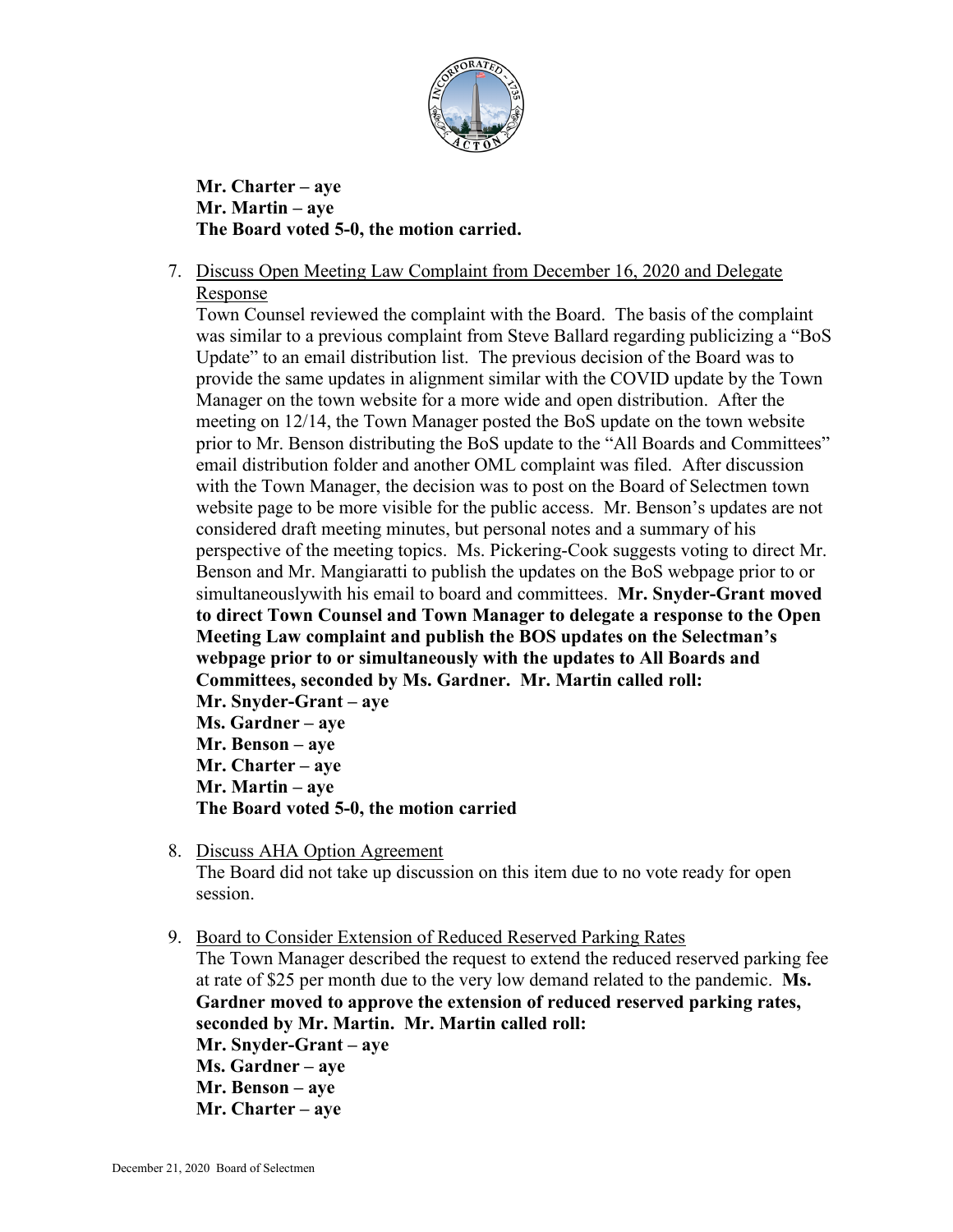

## **Mr. Martin – aye The Board voted 5-0, the motion carries**

10. Update on the 53 River Street Dam Removal Project

The Board was updated by Matthew "Selby", Land Use and Economic Development Director and consultant from Milone and MacBroom regarding the hazard dam located at the 53 River Street property. Per order of the state, the town is responsible to repair it or remove it. The dam was built to support an industrial site and not as a means of water control, and currently does not serve any purpose for the town, and is an active hazard to the surrounding abutters and the town. The design work related to the dam removal is 60% completed and currently on hold while an archaelogical investigation is performed.

- 11. Board to Consider Voting to Approve the Plan to Remove the Hazard Dam Located at 53 River Street **Ms. Gardner moved to approve removing the dam, seconded by Mr. Martin. Mr. Martin called roll: Mr. Snyder-Grant – aye Ms. Gardner – aye Mr. Benson – aye Mr. Charter – aye Mr. Martin – aye The Board voted 5-0, the motion carried**
- 12. Board to Acknowledge Town Counsel Stephen Anderson, Anderson & Kreiger Stephen Anderson of Anderson & Kreiger has been Town Counsel for Acton's town staff for many years. Many former Board of Selectmen members, former and current Town staff joined in the meeting to wish Mr. Anderson a happy retirement.

## **III. Consent Items**

Mr. Snyder-Grant held consent items 14-15**. Ms. Gardner moved to approve consent items 13 and 16, seconded by Mr. Martin. Mr. Martin called roll: Mr. Snyder-Grant – aye Ms. Gardner – aye Mr. Benson – aye Mr. Charter – aye Mr. Martin – aye The Board voted 5-0, the motion carried**

Mr. Snyder-Grant noted that the Green Advisory Board only has 2 associate memberships available with only 1 term cycles, and amended the appointment of Erik Larson and Peter Berry as associate members with a term expiration of June 30, 2021.